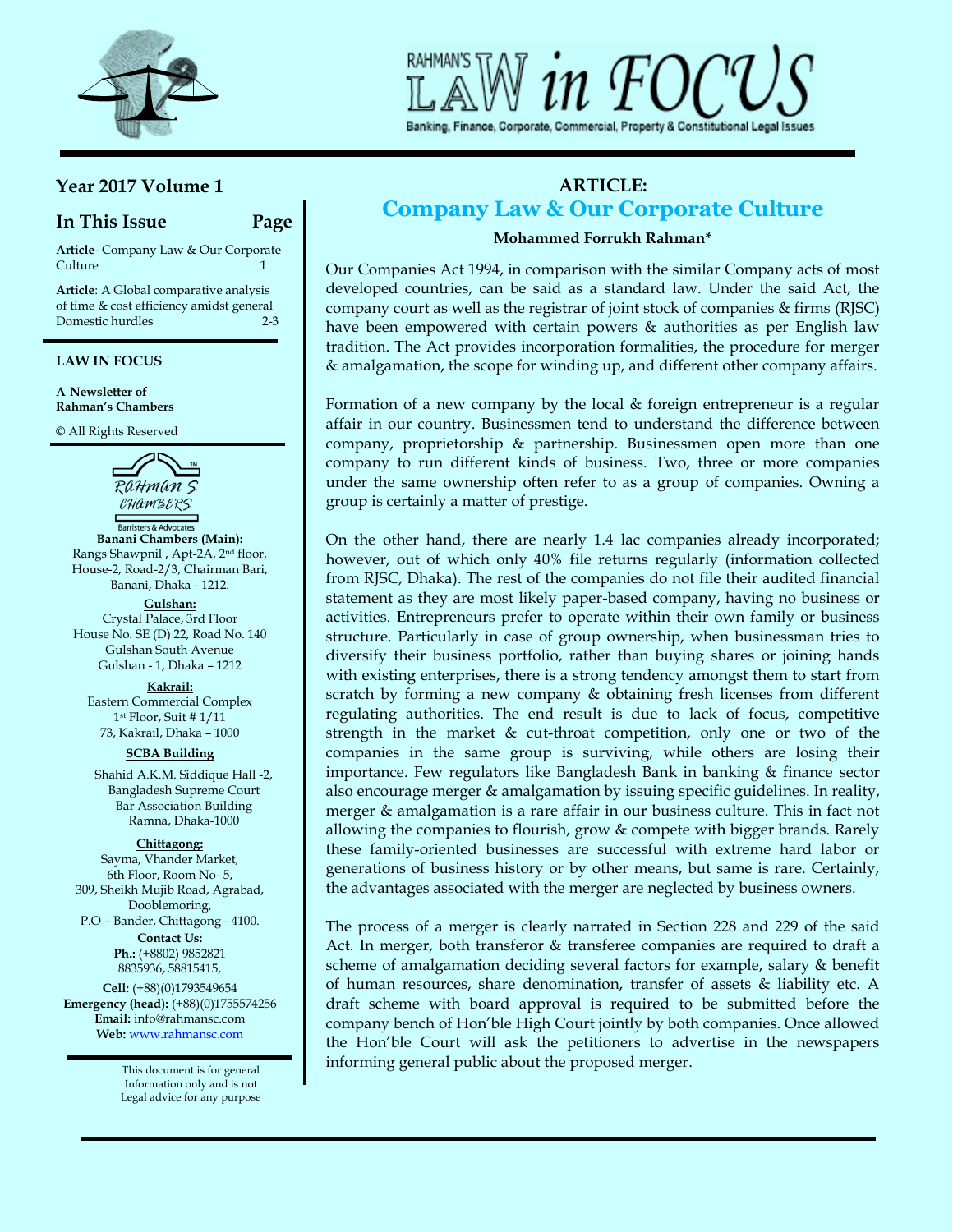Both companies are required to approve the scheme in their respective general meetings & appear before the court for approval. Once approved, the Honorable Court declares the transferor company as dissolved & also direct concerned authorities to correct the record of license, ownership etc, in the name of Transferee Company. The process is straightforward. The total expenses incurred are not very significant.

Similarly, only 40% of the companies on average regularly file returns with Registrar of Joint Stock of companies & firm. Out of total One Lac, Forty Thousand companies approximately, the rest of the companies do not file returns regularly. Although they continue to maintain their corporate status. There are a significant number of companies who have no business operations for more than 10 years & also do not file return for several years. However, due to lack of knowledge & awareness they do not give much attention in winding up of the company, these not only creating liabilities for the shareholders but also putting other stakeholders at vulnerable position.

It is not very difficult to wind up a company & completely relinquish their liability. The process involves filing petition before Company Bench of Honorable High Court for winding up. Honorable Company Bench of High Court may allow such applications if satisfied that will be just an equitable to wind up or company unable to pay off its debt or number of members reduced below legal requirement or company has failed to file return etc. Normally mismanagement, deadlocks etc are considered as just and equitable. After admitting the application, the Honorable Court issue show-cause notice & also asks the petitioners to publish a notice in the newspaper. After hearing the parties the Honorable Court may allow winding up from the date of filing of petition  $&$ appoint a liquidator.

The liquidator takes custody of all movable and immovable properties, and dispose of the same with prior approval of Hon'ble Court. The sell proceeds are utilized to settle liabilities of the company.

The Act also provides other exit options, such as allowing 100% takeover of the company. 100% takeover is an option which is currently in use amongst mostly foreign-investors in garments & textile sector. However, the practice is not very popular due to lack of awareness in other industries.

Besides, running companies who have hope to survive in the business but right now in severe financial hardship without any fault may also take the opportunities as provided in the Bankruptcy Act 1997. Similarly, Creditor may also put their outstanding debt in the schedule of Bankruptcy Court to speed up collection process by faster mechanism of the said court without need for winding up in a situation where the company has hope to Survive.

In conclusion, it can be said that much awareness initiatives are required to introduce businessman with the corporate opportunities which are available in our laws. "

\*By **Mohammed Forrukh Rahman**, *Head of Chambers* Barrister-at-Law (Lincoln's Inn), LLB (Lond), PGCertLaw (Corp & Comm) (Lond), Fellow, Hong Kong Institute of Arbitrators (FHKIArb)ACIArb, ASIArb, CEDR Accredited Mediator,Advocate, Supreme Court of Bangladesh.

# **ARTICLE**

# **"**A Global comparative analysis of time & cost efficiency amidst general Domestic hurdles"

## **Abdur Rahman Junaid\***

"While there are Courts of Law to deliver messages of "justice", ADR may be one of its strongest "messengers" in terms of granting relief from long, arduous, and (at times) expensive litigation process from a layman's perspective.

Even from a historical standpoint the concept of resolving disputes amicably amongst parties without trial proceedings, is not foreign or outlandish, as the roots of Arbitration may be traced back to ancient Greek and Roman times from individuals like as Aristotle to large multinational conglomerates in the present all throughout the world, from companies such as Chevron, Toyota etc.